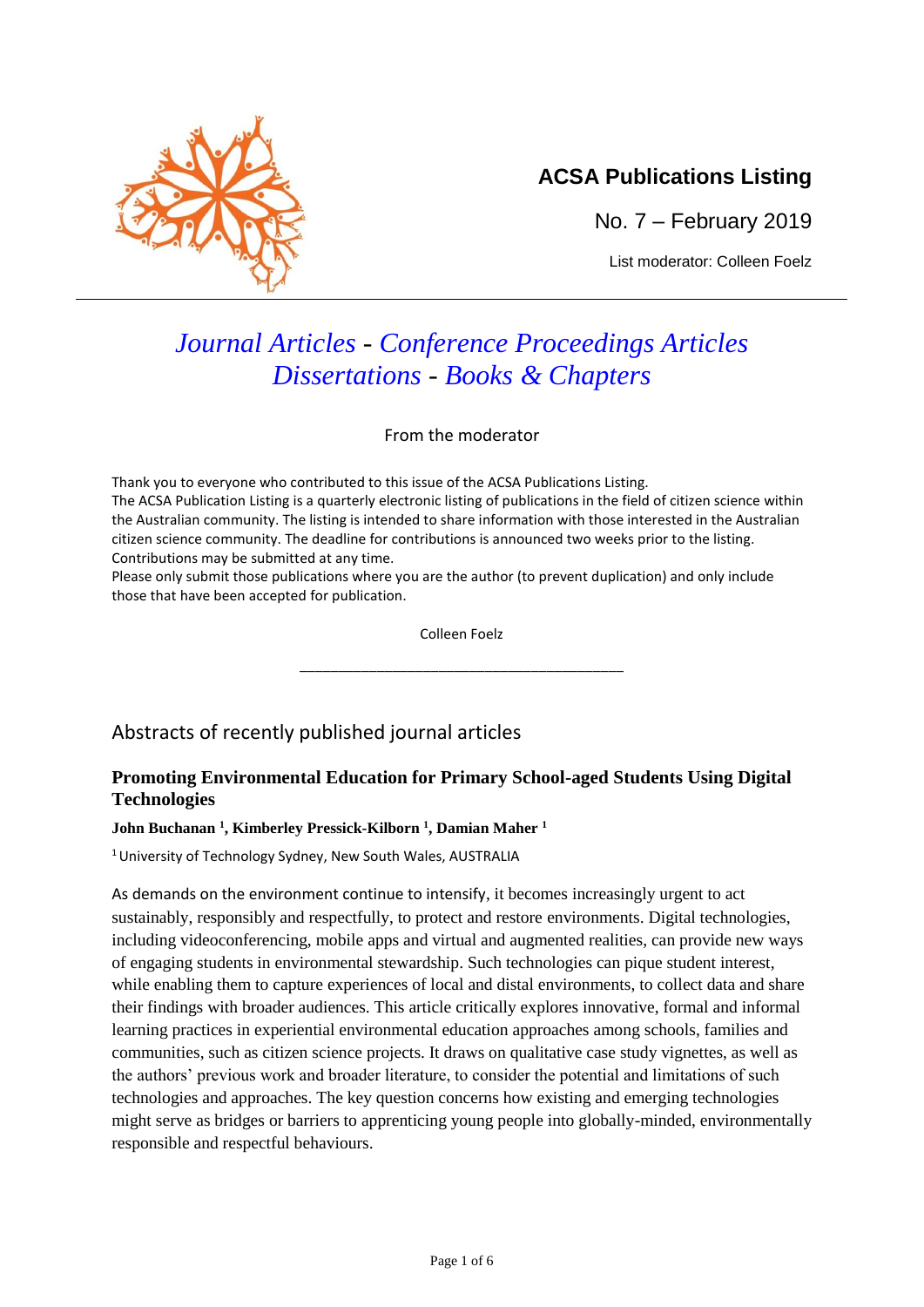Published 2019 in Eurasia Journal of Mathematics, Science and Technology Education, 12(2):em1661 doi: <https://doi.org/10.29333/ejmste/100639>

#### **Brokering Trust in Citizen Science**

**Matt Gilfedder 1,2 , Cathy J Robinson 1,2,3 , James EM Watson 2,4 , Thomas G Campbell 5,6,7 , Brian L Sullivan <sup>9</sup> and Hugh P Possingham <sup>10</sup>**

- <sup>1</sup> Commonwealth Scientific and Industrial Research Organisation, Brisbane, QLD, Australia
- 2 School of Earth & Environmental Sciences, The University of Queensland, St Lucia, QLD, Australia
- <sup>3</sup> Northern Institute, Charles Darwin University, Casurina, NT, Australia
- <sup>4</sup> Wildlife Conservation Society, Global Conservation Program, Bronx, New York, USA
- 5 School of Medicine, University of Queensland, St Lucia, QLD, Australia
- <sup>6</sup> Gold Coast University Hospital, Southport, QLD, Australia
- $7$  The Royal Victorian Eye and Ear Hospital, East Melbourne, VIC, Australia
- <sup>8</sup> Cornell Lab of Ornithology, Cornell University, Ithaca, New York, USA<br><sup>9</sup> The Nature Conservancy West End, OLD, Australia
- The Nature Conservancy West End, QLD, Australia
- <sup>10</sup> The University of Queensland, St Lucia, QLD, Australia

CS information requires systematic review that incorporates a range of interests and concerns yet there has been little research on what might constitute reviewing best practice to ensure CS is trusted by contributors and users of the data. Insights from a survey of all 1134 reviewers who curate the global eBird Project highlight the knowledge-brokering work involved to ensure CS data are trusted by both citizens and science. Drawing on scholarship focused on key drivers of useable knowledge for natural resource decision-making we consider CS reviewing best practice to ensure CS can be useful to the producers and users of this knowledge. We find that CS reviewers need to be motivated to provide appropriate feedback to improve CS data, commit to reviewing practice that is respected by citizens, and ensure the information published is credible, and be reviewed by a supportive and accountable network of fellow reviewers.

Published online 23 Nov 2018, Society & Natural Resources doi: <https://doi.org/10.1080/08941920.2018.1518507>

## **Management of Pet Cats: The Impact of the Cat Tracker Citizen Science Project in South Australia**

#### **Phillip Roetman <sup>1</sup> , Hayley Tindle1 <sup>1</sup> and Carla Litchfield <sup>2</sup>**

- 1 School of Natural and Built Environments, University of South Australia, Adelaide, SA 5001, Australia
- <sup>2</sup> Conservation Psychology and Applied Animal Behaviour Centre, School of Psychology, Social Work and Social Policy, University of South Australia, Adelaide, SA 5001, Australia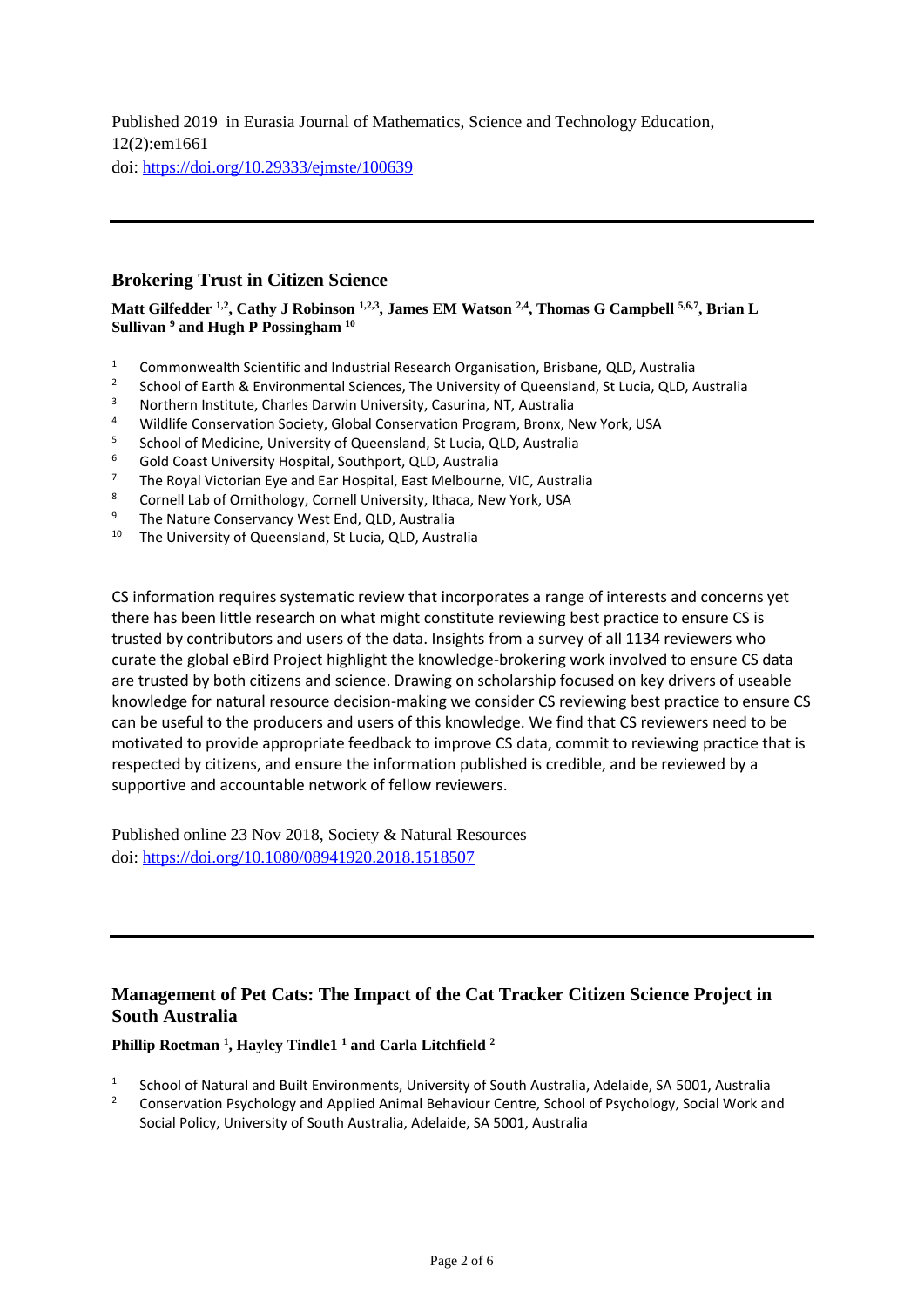Domestic cats (*Felis catus*) are popular pets worldwide and play an important role in the lives of many of their owners; however, there is growing awareness of the potential negative impacts of cats. Accordingly, there is increasing interest in pet cat management, including changing the attitudes and behaviours of cat owners. The Cat Tracker citizen science project was conducted in South Australia to better understand domestic cats, their movement, and related community views. The project was deliberately designed to engage cat owners and assist them to make informed decisions about the management of their pet cats. The project collected data through an online social survey (*n* = 3192) and GPS tracking of pet cats (*n* = 428), conducted between February 2015 and September 2016. A public report was published in February 2017 and an evaluation survey (*n* = 410) was conducted between March and May 2017. This study evaluates the project and examines its impact on participant knowledge, attitude, and behaviour. We found that participation in the tracking activity had a statistically significant influence on participant-reported learning. For participant cat owners, we recorded statistically significant increases in the level of importance placed on containing cats (both during the day and at night). Participants reported that they changed their behaviour with existing pet cats and reported intentions to change behaviour with future pet cats. We discuss impacts beyond what we set out to measure, including impacts on project onlookers, profound impacts on participants, and how the rebound effect (which can generate negative impacts) may be avoided. We describe social science applied to citizen science and advocate for further research in this area to understand how projects can drive positive changes in knowledge, attitudes, and behaviours.

Published 24 October 2018 in Animals 8(11): 190 doi: <https://doi.org/10.3390/ani8110190>

## **Beyond Productivity: Considering the Health, Social Value and Happiness of Home and Community Food Gardens**

**George Pollard <sup>1</sup> , Phillip Roetman <sup>1</sup> , James Ward <sup>1</sup> , Belinda Chiera <sup>2</sup> and Evangeline Mantzioris <sup>3</sup>**

- 1 School of Natural & Built Environments, Mawson Lakes Campus, University of South Australia, Adelaide, SA 5095, Australia
- 2 School of Information Technology and Mathematical Sciences, City West Campus, University of South Australia, Adelaide, SA 5000, Australia
- 3 School of Pharmacy and Medical Sciences, City East Campus, University of South Australia, Adelaide, SA 5000, Australia

We are living in an age of concern for mental health and wellbeing. The objective of the research presented in this paper is to investigate the perceived health, social value and happiness benefits of urban agriculture (UA) by focusing on home and community food gardens in South Australia. The results reported in this paper are from "Edible Gardens", a citizen science project designed to investigate the social value, productivity and resource efficiency of UA in South Australia. Methods include an online survey and in-field garden data collection. Key findings include: dominant home gardener motivations were the produce, enjoyment, and health, while dominant community gardener motivations were enjoyment, connection to others and the produce. Exploratory factor analysis revealed four key factors: Tranquillity and Timeout, Develop and Learn Skills, the Produce, and Social Connection. The key difference between home and community gardeners was an overall social connection. Although home gardeners did not appear to actively value or desire inter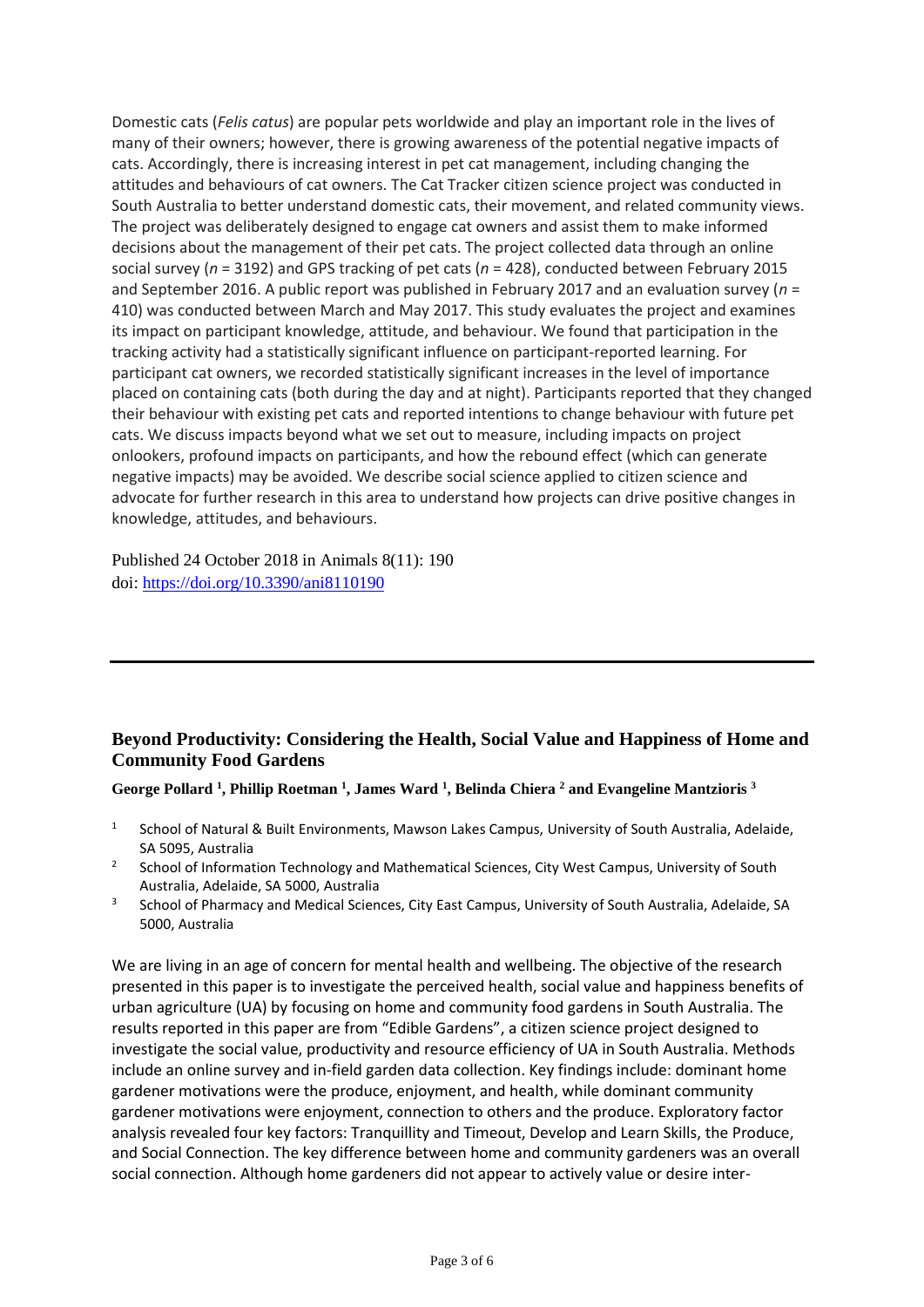household social connection, this does not mean they do not value or participate in other avenues of social connection, such as via social learning sources or by sharing food with others. The combined results from this research regarding health and wellbeing, social connection and happiness support the premise that engagement in home or community food gardening may provide a preventative or supportive role for gardener health and wellbeing, regardless of whether it is a conscious motivation for participation.

Published 20 September 2018 in Urban Science 2(4): 97 doi: <https://doi.org/10.3390/urbansci2040097>

## **Typically Diverse: The Nature of Urban Agriculture in South Australia**

**George Pollard <sup>1</sup> and Phillip Roetman <sup>1</sup>**

1 School of Natural and Built Environments, University of South Australia, Mawson Lakes SA 5095, Australia

In our visions of the future, urban agriculture has long been considered an integral part of the 'sustainable city'. Yet urban agriculture is an incredibly diverse and variable field of study, and many practical aspects remain overlooked and understudied. This paper explores the economic sustainability of urban agriculture by focusing on the physical, practical, and economic aspects of home food gardens in South Australia. New data from the Edible Gardens project online survey is presented on a broad range of current garden setups, including a figure illustrating the statistically typical South Australian food garden. The differences between the survey data and a recent optimized garden model further highlight the gap in knowledge regarding existing home food gardens. With regard to the financial accessibility and economic sustainability of home food gardens, there is also still much more work to be done. Although saving money is a top motivation, with many survey respondents believing that they do succeed in saving money, it remains to be seen whether their current gardening practices support this aspiration. Measurement of the full costs of different gardens would allow for better predictions of whether growing food can save household's money and under what circumstances.

Published 23 March 2018 in Sustainability 10(4):945 doi: <https://doi.org/10.3390/su10040945>

## **Older adults using Our Voice citizen science to create change in their neighborhood environment**

**Anthony G. Tuckett 1,2, Abbey Freeman <sup>2</sup> , Sharon Hetherington <sup>3</sup> , Paul A. Gardiner <sup>4</sup> , Abby C. King <sup>5</sup> , and On behalf of Burnie Brae Citizen Scientists 2, †**

<sup>1</sup> Director, Postgraduate Coursework Programs (Nursing, Midwifery), The University of Queensland, St Lucia, QLD 4072, Australia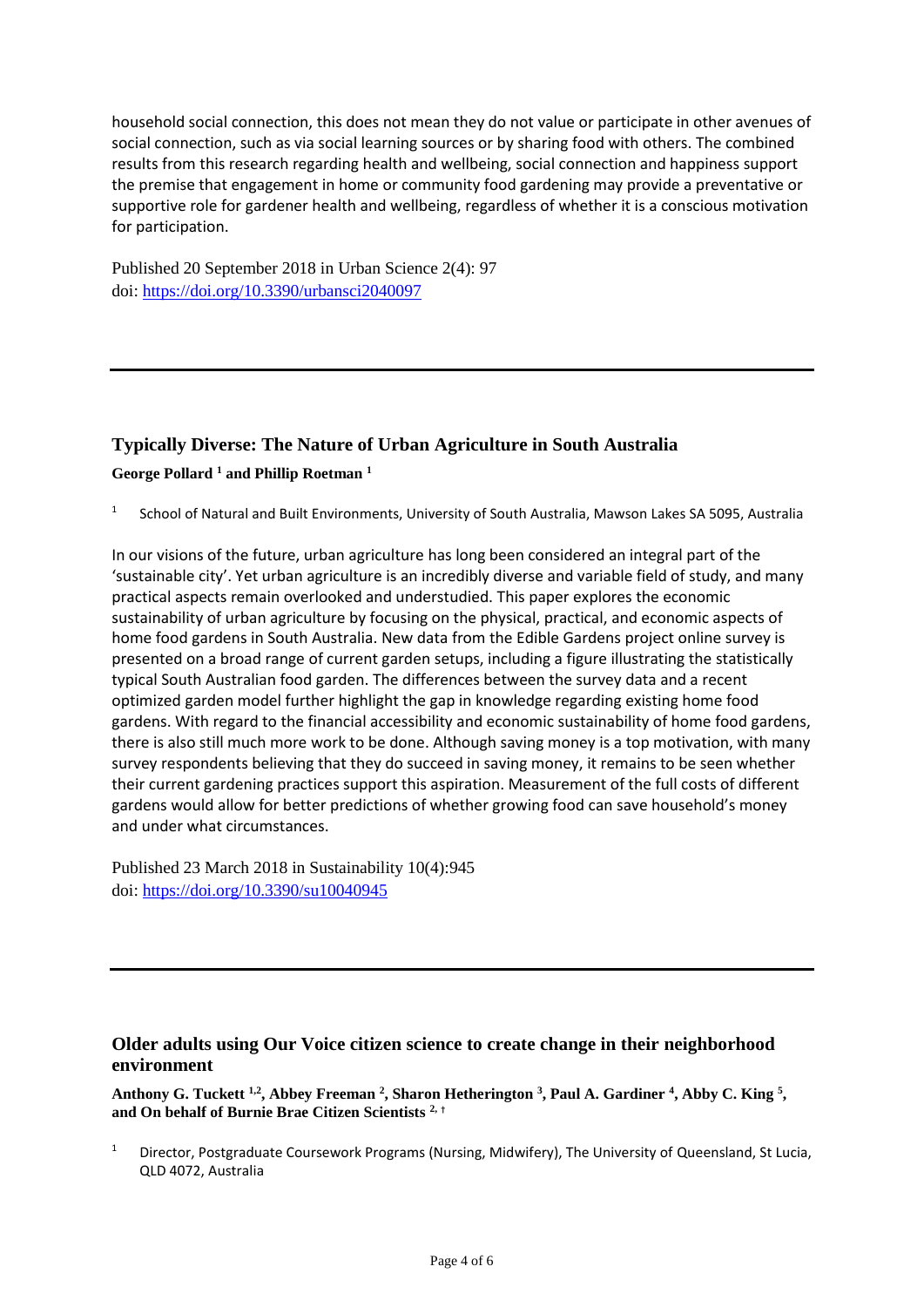- 2 School of Nursing, Midwifery and Social Work, The University of Queensland, St Lucia, QLD 4072, Australia
- <sup>3</sup> Healthy Connections Exercise Clinic, Burnie Brae Ltd., Chermside, QLD 4032, Australia
- <sup>4</sup> Centre for Health Services Research, Faculty of Medicine, The University of Queensland, St Lucia, QLD 4102, Australia
- <sup>5</sup> Department of Health Research and Policy and Medicine, Stanford Prevention, Research Center, Stanford University School of Medicine, Palo Alto, CA 94305, USA
- <sup>6</sup> † On behalf of Burnie Brae Citizen Scientists, Burnie Brae Ltd., Chermside, QLD 4032, Australia

Physical activity, primarily comprised of walking in older adults, confers benefits for psychological health and mental well-being, functional status outcomes and social outcomes. In many communities, however, access to physical activity opportunities are limited, especially for older adults. This exploratory study engaged a small sample (N = 8) of adults aged 65 or older as citizen scientists to assess and then work to improve their communities. Using a uniquely designed mobile application (the Stanford Healthy Neighborhood Discovery Tool), participants recorded a total of 83 geocoded photos and audio narratives of physical environment features that served to help or hinder physical activity in and around their community center. In a facilitated process the citizen scientists then discussed, coded and synthesized their data. The citizen scientists then leveraged their findings to advocate with local decision-makers for specific community improvements to promote physical activity. These changes focused on: parks/playgrounds, footpaths, and traffic related safety/parking. Project results suggest that the Our Voice approach can be an effective strategy for the global goals of advancing rights and increasing self-determination among older adults.

Published 28 November 2018 in Environmental Research and Public Health 2018, 15(12), 2685 doi: <https://doi.org/10.3390/ijerph15122685>

\_\_\_\_\_\_\_\_\_\_\_\_\_\_\_\_\_\_\_\_\_\_\_\_\_\_\_\_\_\_\_\_\_\_\_\_\_\_\_\_\_\_

## Abstracts of recently published conference proceedings

### **Visualizations Elicit Knowledge to Refine Citizen Science Technology Design — Spectrograms Resonate with Birders.**

#### **Jessica L. Oliver <sup>1</sup> , Margot Brereton <sup>1</sup> , David M. Watson <sup>2</sup> , and Paul Roe <sup>1</sup>**

- <sup>1</sup> Queensland University of Technology, Brisbane, Qld, 4000, Australia
- 2 Institute for Land, Water and Society, Charles Sturt University, Qld, 4000, Australia

Acoustic sensors offer a promising new tool to detect furtive animals; however, sifting through years of audio data is fraught with challenges. Developing automatic detection software still requires a large dataset of calls that have been accurately annotated by experts. Few studies have explored how people identify species by vocalisations in the wild, and how this skill can be applied to designing technologies for locating and identifying calls in recordings. To explore how birders often find and identify animals by calls and share their observations, we conducted qualitative interviews and a visualization-review activity with nine birders, eliciting insight into their existing practices,